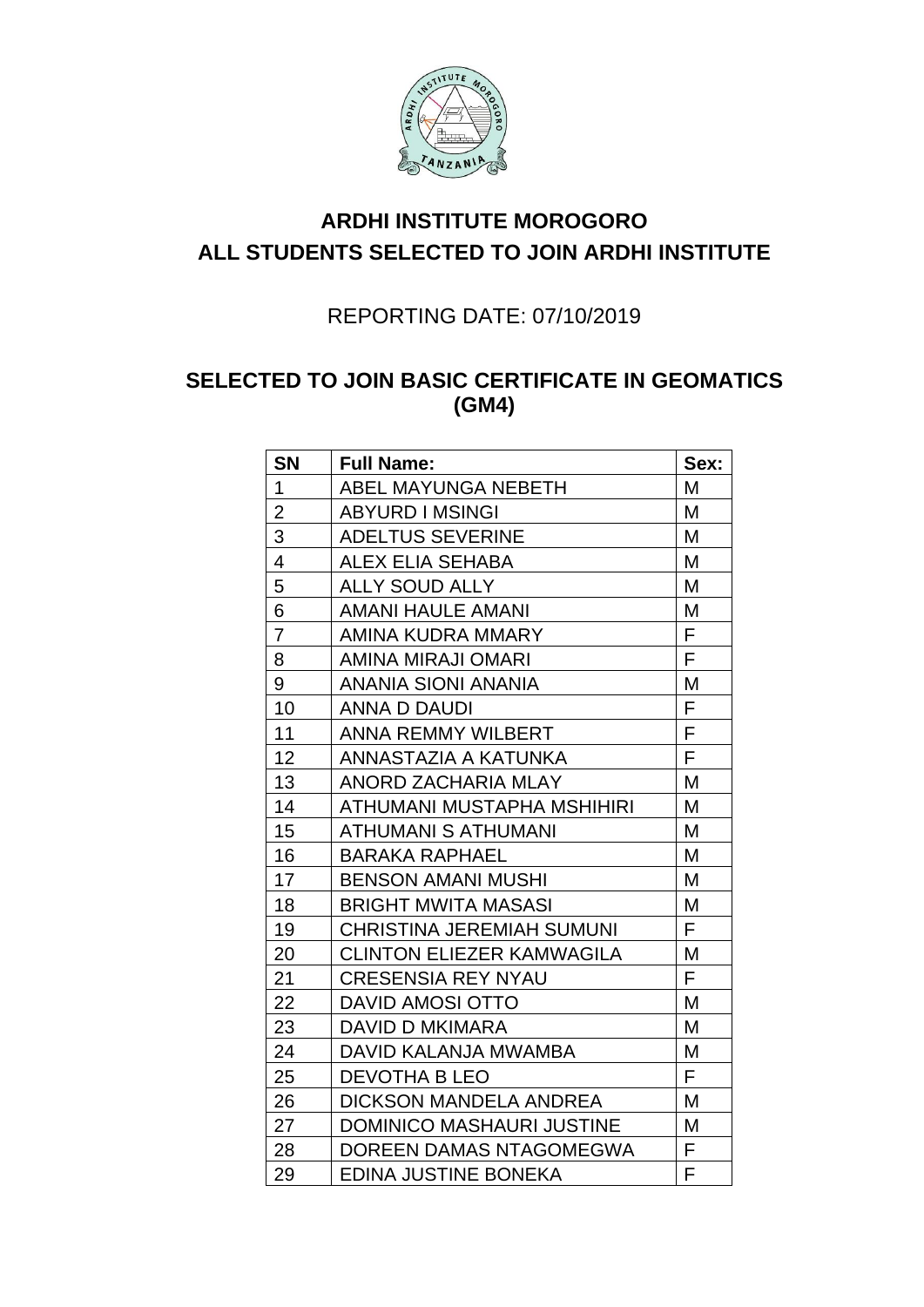| 30 | ELISHA AYUBU ELISHA               | M  |
|----|-----------------------------------|----|
| 31 | ELIZABETH GERALD SHIRIMA          | F  |
| 32 | ELIZABETH J MACHARY               | F  |
| 33 | <b>ERHARD PATRICK SANGA</b>       | M  |
| 34 | <b>ESTER THOMAS MKILINDI</b>      | F  |
| 35 | <b>GASPER EPIMARK TARIMO</b>      | М  |
| 36 | <b>GILYA S SUTTI</b>              | M  |
| 37 | HABIBA JUMANNE JUMA               | F  |
| 38 | <b>IDD J GUNDA</b>                | M  |
| 39 | <b>JACKLINE EMELIAN MRIMI</b>     | F  |
| 40 | <b>JASMINI MUSSA CHIVUGO</b>      | F  |
| 41 | JOFREY PIUS NGUNGA                | М  |
| 42 | <b>JOHN M JOHN</b>                | M  |
| 43 | <b>JOSEPH EZEKIEL BUDODI</b>      | М  |
| 44 | <b>JULIANA WISTON MKALAVA</b>     | F  |
| 45 | <b>KAIS IDDI MKONDE</b>           | М  |
| 46 | <b>KELVIN KENNETH MBONA</b>       | M  |
| 47 | <b>KENEDY MAIKO MATHAYO</b>       | М  |
| 48 | <b>KHIDHIR SAADUN TEMBA</b>       | М  |
| 49 | <b>LIGHTNESS YONA MSOMI</b>       | F  |
| 50 | <b>LUKIUS GERMAN</b>              | М  |
| 51 | <b>MAJIRE MLEMBA MALINGUMU</b>    | М  |
| 52 | <b>MAKONGORO KUMBA WASANDA</b>    | М  |
| 53 | <b>MANASE PETER MANYANGULU</b>    | М  |
| 54 | <b>MARIA JEREMINO MWANANDENJE</b> | F  |
| 55 | MARIAM KHALIFA KIBWANA            | F  |
| 56 | <b>MARIAM YOAS MLA</b>            | F  |
| 57 | <b>MARKO J SADALA</b>             | М  |
| 58 | MICHAEL CARRISTUS KOMBA           | М  |
| 59 | <b>MOHAMED SHABANI HARUBU</b>     | M  |
| 60 | <b>MUSA H MUSTAPHER</b>           | M  |
| 61 | <b>MUSSA K MKENDA</b>             | M  |
| 62 | <b>NASRI SAID DIKULA</b>          | M  |
| 63 | <b>NOELY J JACKSON</b>            | M  |
| 64 | <b>ONESFORO O KIKAKA</b>          | M  |
| 65 | OREN MASALA JAMES                 | M  |
| 66 | <b>OSCAR GODFREY KAKILA</b>       | M  |
| 67 | <b>OWEN H NASSARY</b>             | M  |
| 68 | PAUL V MWAYAYA                    | Μ  |
| 69 | <b>PAULO C SIMWINGA</b>           | M  |
| 70 | <b>PEARSON AYUBU MBISE</b>        | М  |
| 71 | PRISCA JOSEPH SUKUTU              | F. |
| 72 | RAJABU H MZARA                    | М  |
| 73 | RAJABU SAID MSANGI                | M  |
| 74 | RASHID MASOUD SHABANI             | М  |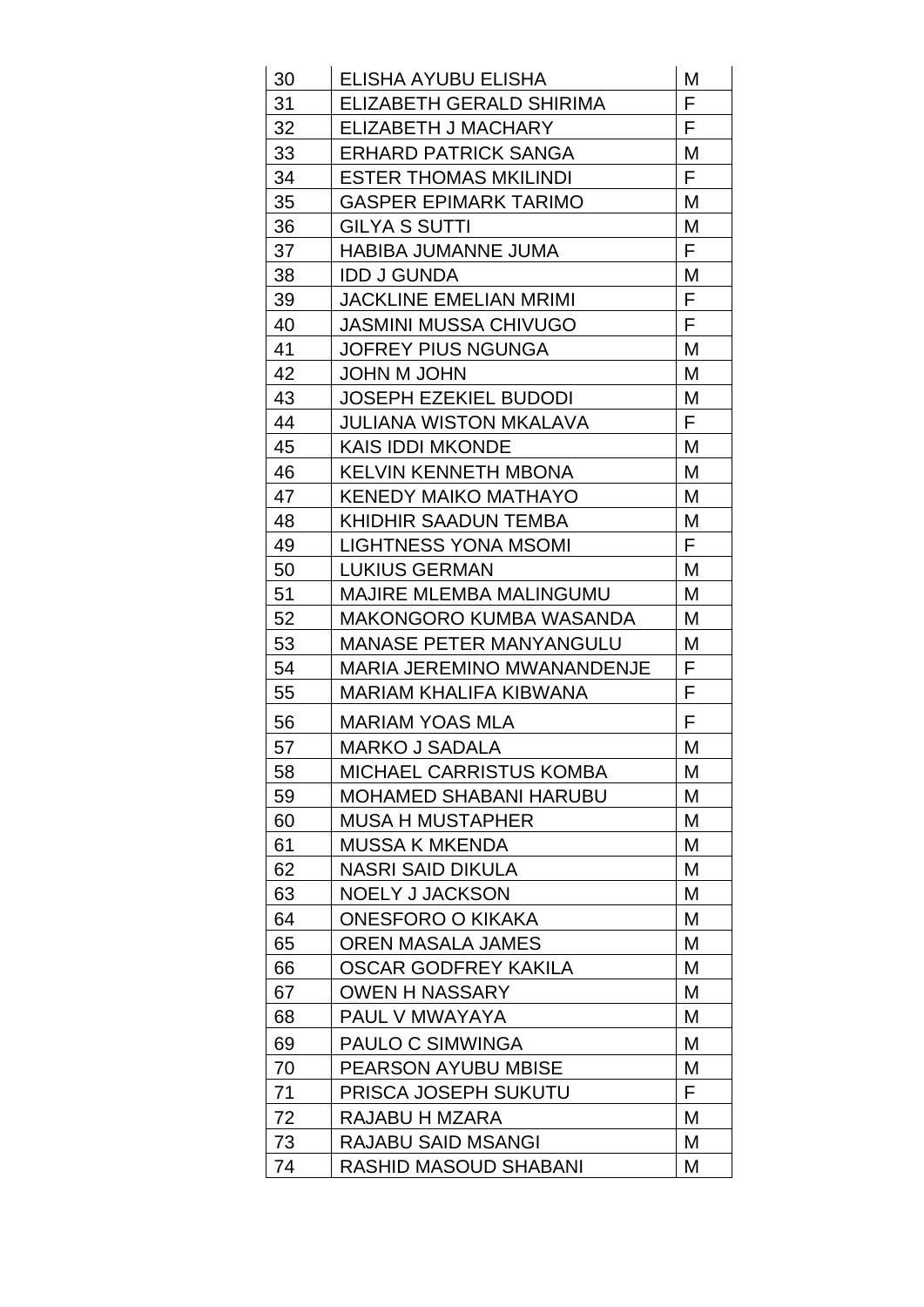| 75  | RASHIDI MOHAMEDI KIJAZI          | М |
|-----|----------------------------------|---|
| 76  | RAUDHWA SAIDI JUMA               | F |
| 77  | RENATUS LUHAME MATABALO          | М |
| 78  | RIGOBERT ROBERT MAINA            | М |
| 79  | ROBSON EDWARD NDEKA              | М |
| 80  | ROSE ISHENGOMA ANATORY           | F |
| 81  | ROSEMARY DEUS MAGESA             | F |
| 82  | SAMWEL N KISHONGO                | М |
| 83  | SIRAJI SHABANI SALUM             | М |
| 84  | <b>SYBILLA MARTIN MESHURIE</b>   | F |
| 85  | <b>THUWAIBA SALEH MOHAMED</b>    | F |
| 86  | <b>TWALIB ABDALLAH LIKANE</b>    | Μ |
| 87  | <b>TYSON GEREON CHOGA</b>        | Μ |
| 88  | ZUWENA SULEIMANI MASHAKA         | F |
| 89  | <b>ALEX NKWELELE</b>             | Μ |
| 90  | <b>AMOS JOSEPH</b>               | Μ |
| 91  | ANNA PETER KISOGOLE              | F |
| 92  | <b>ANTONIA THOMAS PAUL</b>       | F |
| 93  | ASSA ELIA                        | F |
| 94  | ATHUMANI H ATHUMANI              | Μ |
| 95  | BARNABA KIULA                    | М |
| 96  | <b>BENJAMIN BULUGU</b>           | М |
| 97  | <b>BENSON B BARUTI</b>           | М |
| 98  | <b>BRIAN ARNOLD KILEO</b>        | Μ |
| 99  | CATHERINE DEOGRATIUS UISSO       | М |
| 100 | <b>CHARLES W JACKSON</b>         | Μ |
| 101 | <b>CLAIR B MTUI</b>              | F |
| 102 | <b>CLEMENCE MALULU</b>           | М |
| 103 | <b>CONSOLATHA ELIUD KITIME</b>   | M |
| 104 | <b>DANIELI SISTI DANIELI</b>     | М |
| 105 | <b>DAUD WILLIAM HONGERA</b>      | М |
| 106 | DAUDI KANYIKA                    | М |
| 107 | ELIYA MWAKABENDE DAUDI           | М |
| 108 | <b>EMMANUEL CHARLES</b>          | М |
| 109 | <b>FLAVIAN A MGINA</b>           | Μ |
| 110 | <b>GEORGE J MWAISWELO</b>        | М |
| 111 | <b>GERALD EMMANUEL MBAPILA</b>   | M |
| 112 | <b>IDDA KALIKWELA SALVATORY</b>  | F |
| 113 | <b>ILANKUNDA CHUBWA NICODEMU</b> | М |
| 114 | <b>IMAN N JOSEPH</b>             | Μ |
| 115 | <b>INNOCENT VITALIS NGONYANI</b> | Μ |
| 116 | <b>IRENE PAUL MLOKA</b>          | F |
| 117 | <b>JOSEPH MTENGULE</b>           | М |
| 118 | <b>JOSEPH SANDU</b>              | М |
| 119 | <b>JOSEPH L MLAY</b>             | Μ |
| 120 | <b>JOSEPH PASCAL KAVIKULE</b>    | М |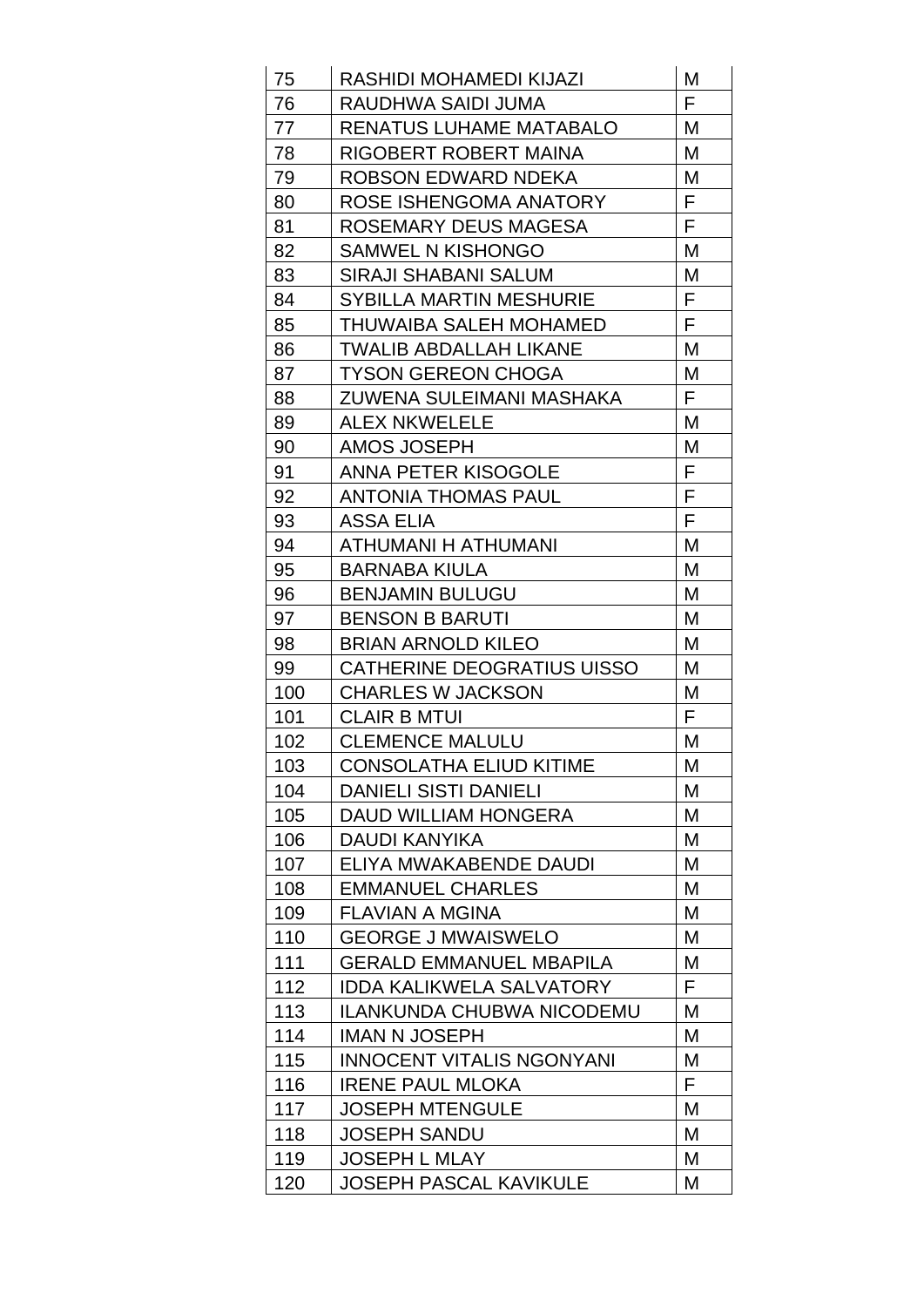| 121 | <b>JOSHUA M ZELA</b>            | M |
|-----|---------------------------------|---|
| 122 | <b>JUMA A MOHAMED</b>           | М |
| 123 | <b>KASSIM MUSSA</b>             | M |
| 124 | <b>KEDRON ANODIUS NYOMBI</b>    | М |
| 125 | <b>KELVIN GEOFREY SEBASTIAN</b> | М |
| 126 | <b>MARCUS GEORGE MBUNDA</b>     | М |
| 127 | <b>MARTHA ABDALAH MASSAWE</b>   | M |
| 128 | <b>MBOKA LUSEKELO NJUKI</b>     | М |
| 129 | <b>MICHAEL J SETUMBI</b>        | M |
| 130 | <b>MKAMA HONORANT BALITAZAL</b> | М |
| 131 | NASWIRU MWOMBEKI MWIDINI        | M |
| 132 | <b>NELVA DAMAS KAGOROBA</b>     | F |
| 133 | PETER SIMON MWAIJUMBA           | M |
| 134 | RAMADHAN SWALEHE MWANDAMA       | M |
| 135 | RAPHAEL MKAMA MASHAURI          | М |
| 136 | REBECCA F IBRAHIM               | F |
| 137 | REHEMA APOLINARY SHIRIMA        | F |
| 138 | <b>REVINI E MWARARA</b>         | М |
| 139 | <b>RICHARD OMARY KILEO</b>      | M |
| 140 | SAKFINA HAJI NASSORO            | F |
| 141 | SALEHE O CHILO                  | M |
| 142 | <b>SIMON HAULE</b>              | M |
| 143 | <b>THEMISTOCLES STEPHANO</b>    | M |
| 144 | YUSUFU G SIMON                  | М |
| 145 | <b>ZABLON TIMASHO MATABA</b>    | M |

#### **SELECTED TO JOIN BASIC CERTIFICATE IN URBAN AND REGIONAL PLANNING (URP4)**

| <b>SN</b>      | <b>Full Name:</b>          | Sex: |
|----------------|----------------------------|------|
| 1              | <b>ABDALLAH M KAYWANGA</b> | М    |
| $\overline{2}$ | <b>ACHILES O DESDERIUS</b> | Μ    |
| 3              | <b>ADOLF E STIVIN</b>      | М    |
| 4              | <b>ALEN FRED NG'ANDE</b>   | М    |
| 5              | ALLY N NYANDARUME          | М    |
| 6              | ALYSSA KENETH NGIMBUDZI    | F    |
| $\overline{7}$ | <b>ANISIA M VEDASTO</b>    | F    |
| 8              | ANUARY R HAMIS             | М    |
| 9              | ARAFATI AHMADI WANJA       | М    |
| 10             | ASMA JAMAL ATHUMANI        | F    |
| 11             | ASSA ALLY MAGOME           | F    |
| 12             | ATINA NYAMWIZA ABDU        | М    |
| 13             | <b>ATUMALIE Y MFUGALE</b>  | F    |
| 14             | AYUBU ABEID MMANYWA        | м    |
| 15             | BAHATI AMOSI EFRAIMU       | М    |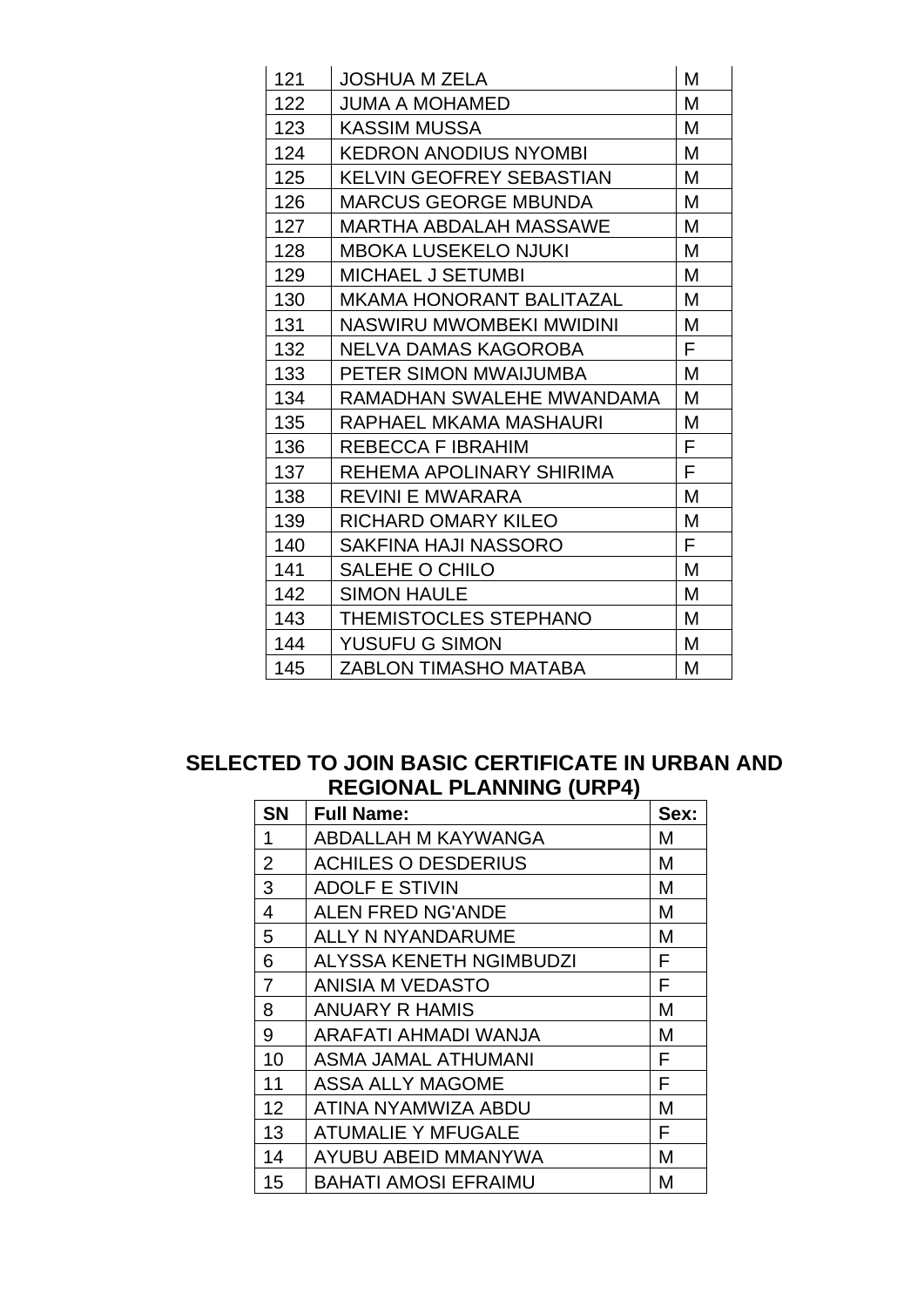| 16 | <b>BARAKA MIHAMBO</b>           | M  |
|----|---------------------------------|----|
| 17 | <b>CHRISTIAN PHILIP MOLLEL</b>  | F  |
| 18 | <b>COLLINE LEWIS MBWANA</b>     | М  |
| 19 | <b>EMMANUEL PHILIPO SONGA</b>   | Μ  |
| 20 | <b>ERICK S JILIBULIMA</b>       | M  |
| 21 | <b>FAIDHA MOHAMMED SHABANI</b>  | F  |
| 22 | <b>GEREKA J KATE</b>            | Μ  |
| 23 | <b>GODFREY KARORI NDINDE</b>    | Μ  |
| 24 | <b>GRACE P NGWAGI</b>           | F. |
| 25 | <b>HUMPHREY M JASON</b>         | М  |
| 26 | <b>IBRAHIM OSIAH MWANKUGA</b>   | Μ  |
| 27 | <b>JANETH T EPIMACK</b>         | F  |
| 28 | <b>JOHNSON GEKURA</b>           | M  |
| 29 | <b>JOSHUA JOSEPH RUGASH</b>     | M  |
| 30 | <b>KASHINJE KOMBE SHIGALA</b>   | Μ  |
| 31 | <b>KELVIN R DONATUS</b>         | M  |
| 32 | <b>KHALID SUFIANI MWEDI</b>     | M  |
| 33 | <b>KHALIFA B KHALIFA</b>        | F  |
| 34 | KURUTHUMU IDDI MOHAMED          | F  |
| 35 | <b>LYDIA G MKOMBO</b>           | F  |
| 36 | <b>MARIAM A MWANAFUNO</b>       | F  |
| 37 | <b>MARIAM M STEPHANO</b>        | F  |
| 38 | <b>MOHAMMEDI RAJABU DOBI</b>    | Μ  |
| 39 | <b>NATHAN MALAKI</b>            | M  |
| 40 | <b>OSCAR LAZARO MSUVA</b>       | М  |
| 41 | <b>PAUL SYPRIAN PHARLES</b>     | М  |
| 42 | <b>PRISCA STEVEN HAULE</b>      | F  |
| 43 | RAHMA FADHILI DIKULUGUTA        | F  |
| 44 | REHEMA BARAKA MAGONJI           | F  |
| 45 | SABRINA SELEMANI TINDWA         | F  |
| 46 | <b>SAIDI R SAIDI</b>            | Μ  |
| 47 | SARAPHINA PATRICK OTAMA         | F  |
| 48 | <b>SAUMU R MAULIDY</b>          | F  |
| 49 | <b>SHEMSIA M KUMWEMBE</b>       | F  |
| 50 | <b>THADEI SLAVIUS THADEI</b>    | М  |
| 51 | <b>VITALIS BERNARD KIMBULEI</b> | Μ  |
| 52 | <b>ZULFA PIGO FADHILI</b>       | F. |

# **SELECTED TO JOIN DIPLOMA IN GEOMATICS (GM5)**

| <b>SN</b> | <b>Full Name:</b>               | Sex: |
|-----------|---------------------------------|------|
|           | ABUBAKARY YAHYA MSIGWA          | М    |
| າ         | <b>ARISTIDI AMEDEUS MARCELI</b> | м    |
| 3         | AUGOS YUSUPH ABDUL              | м    |
|           | CHRISTOPHER LAZARO MGAYWA       | м    |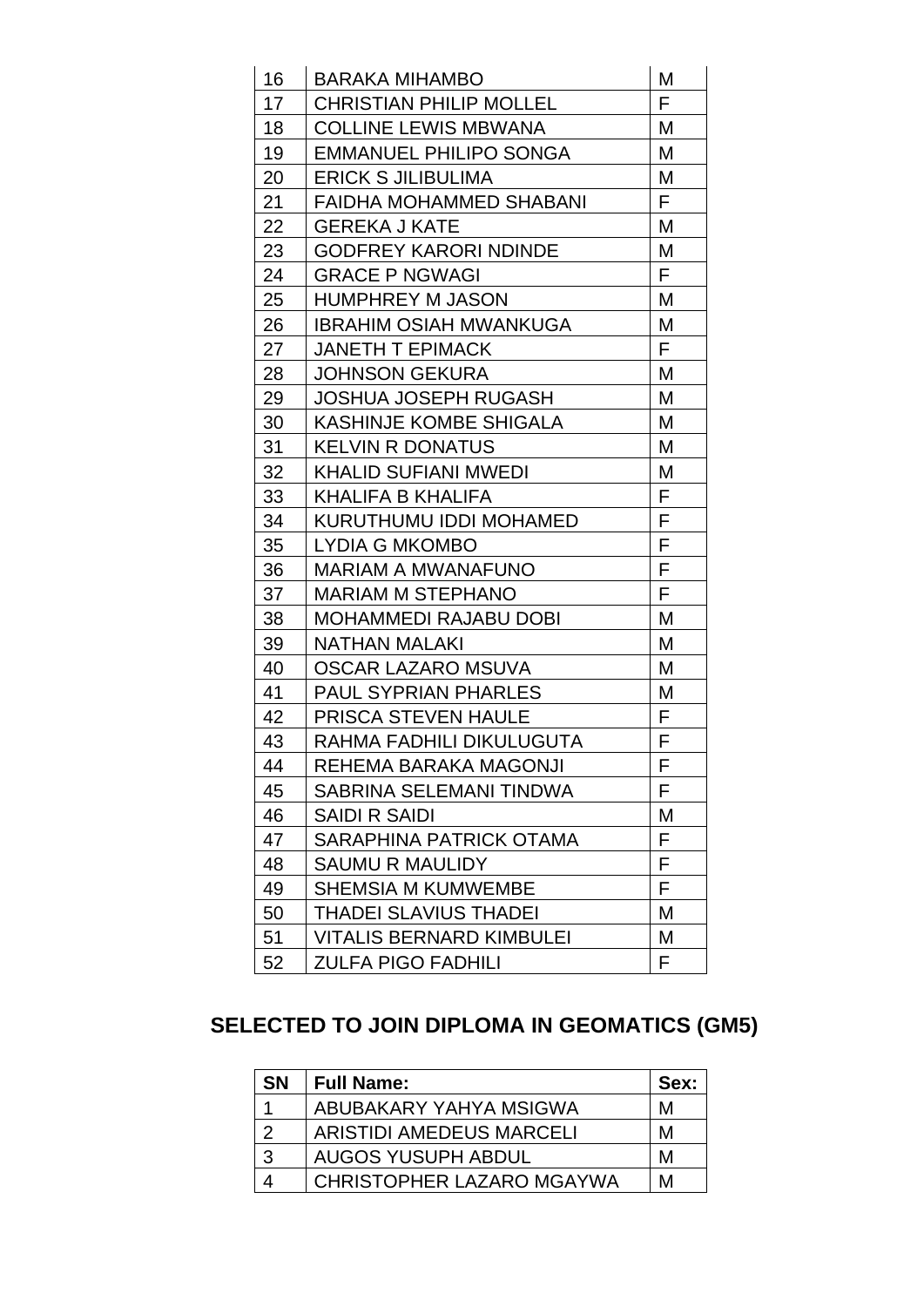| 5              | <b>DEOGRATIUS B NTONGANI</b>     | М |
|----------------|----------------------------------|---|
| 6              | ELIAS A SANGA                    | М |
| $\overline{7}$ | ELISHA MTAMBALIKE FRANCIS        | М |
| 8              | <b>ELIUD K NELSON</b>            | М |
| 9              | <b>EMMANUEL ANDREW</b>           | М |
| 10             | <b>FANUEL G MTOKOMA</b>          | М |
| 11             | <b>FRANK BATROMEO NDEGEYA</b>    | М |
| 12             | <b>FRANSISI FRANSIS ZACHARIA</b> | Μ |
| 13             | <b>FURAY J RUME</b>              | М |
| 14             | <b>GETRUDE EMIL MASSAWE</b>      | М |
| 15             | <b>GLORY DEO MACHA</b>           | F |
| 16             | <b>HAMIMU A FARAJI</b>           | М |
| 17             | <b>HILDA GODLOVE ILOMO</b>       | М |
| 18             | <b>JACKSON JONAS MGAMBA</b>      | М |
| 19             | <b>JAMES JULIUS JAMES</b>        | М |
| 20             | <b>JONATHAN W MGONJA</b>         | М |
| 21             | <b>JUMA KABOTA</b>               | M |
| 22             | <b>KELVIN L MKONYI</b>           | М |
| 23             | <b>LAWRENCE N ALPHONCE</b>       | Μ |
| 24             | <b>LILIAN AUGUSTINO KIEGEZO</b>  | F |
| 25             | LISSA A MAGOMBEKA                | F |
| 26             | <b>MATOYA MESHACK</b>            | М |
| 27             | RAFAILA AROBOGAST SHIRIMA        | F |
| 28             | RAPHAEL P GAMBAGO                | М |
| 29             | <b>SAMUEL GIDEON MWINAMI</b>     | М |
| 30             | <b>TITUS SUNYANGE</b>            | М |
| 31             | <b>TUMAIN A MASANILO</b>         | М |

### **SELECTED TO DIPLOMA IN URBAN AND REGIONAL PLANNING (URP5)**

| <b>SN</b>      | <b>Full Name:</b>         | Sex: |
|----------------|---------------------------|------|
| 1              | <b>ANNETH M LUPONELO</b>  | F    |
| $\overline{2}$ | ASMA ZUBERI RAMADHANI     | M    |
| 3              | <b>ESTER ABRAHAM MOSI</b> | F    |
| 4              | EVA TUNTUFYE MWAKAJONGA   | F    |
| 5              | KHALID MOHAMED NJELENJE   | M    |
| 6              | <b>MUSSA MAABAD ALI</b>   | M    |
| 7              | PILI ALLY MUSTAPHA        | F    |
| 8              | YUSUPH S MUSTAPHA         | M    |